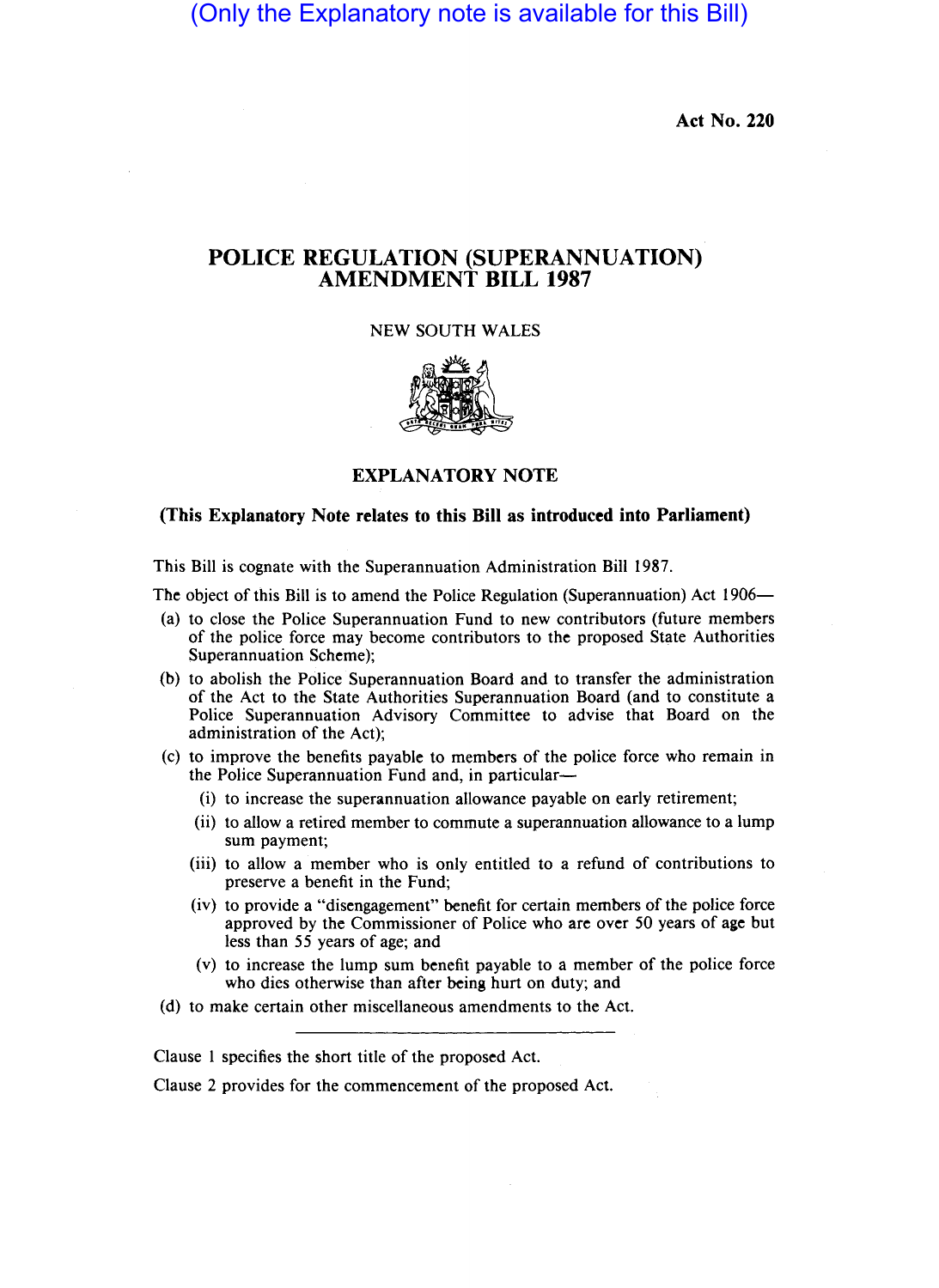Clause 3 is a formal provision that gives effect to the Schedules of amendments to the Principal Act.

Clause 4 enacts savings and transitional provisions and, in particular, provides that certain amendments to give effect to the improved benefits do not apply to persons who are already in receipt of benefits under the Principal Act.

Schedule I closes the Police Superannuation Fund to new contributors after 1 April 1988 (with some minor exceptions).

Schedule 2 (1) (a) transfers to the State Authorities Superannuation Board the functions of the Police Superannuation Board under the Principal Act.

Schedule 2 (1) (b) is a consequential amendment.

Schedule 2 (2) repeals the provisions of the Principal Act which constitute the Police Superannuation Board and which regulate its proceedings.

Schedule 2 (3) establishes the Police Superannuation Advisory Committee and defines its functions. The Committee is to consist of 4 Government nominees and 4 employee nominees (the employee nominees being 3 members nominated by the Police Association and 1 member nominated by the Commissioned Officers' Branch of the Public Service Association). The Committee is to advise the Board on the administration of the Principal Act (including the exercise of delegated functions) and to advise the Commissioner of Police on the administration of the proposed special risk benefit under the Police Regulation Act 1899.

Schedule 2 (4) makes provision with respect to the members and procedure of the Committee.

Schedule 3 (I) increases the superannuation allowance payable to members of the police force on early retirement after the age of 55 years and removes the requirement for a minimum of 30 years' service.

Schedule 3 (2) empowers the Commissioner of Police to offer a disengagement benefit to members of the police force who are over 50 years of age but less than 55 years of age and who have had at least 30 years' service. The amount of the benefit is similar to the amount of the preserved benefit (referred to in Schedule  $3$  (3)) which is the alternative benefit available where the member has not reached the early retirement age.

Schedule 3 (3) provides for a preserved benefit for members of the police force who resign etc. but do not take a refund of contributions. The preserved benefit is payable (after adjustment in line with the movement in the consumer price index) on the former member reaching 55 years of age, becoming incapacitated or dying.

Schedule 3 (4)-(9) preclude any allowance for a spouse or other reversionary benefits where a member of the police force commutes his or her superannuation allowance (as proposed under Schedule 3 (12» or in certain cases receives a disengagement benefit.

Schedule 3 (10) increases the benefit payable if a member of the police force dies otherwise than as a result of being hurt on duty.

Schedule 3 (11) is a consequential amendment.

Schedule 3 (12) and (13) allow a member of the police force to commute to a lump sum a superannuation allowance payable on retirement or on discharge due to incapacity.